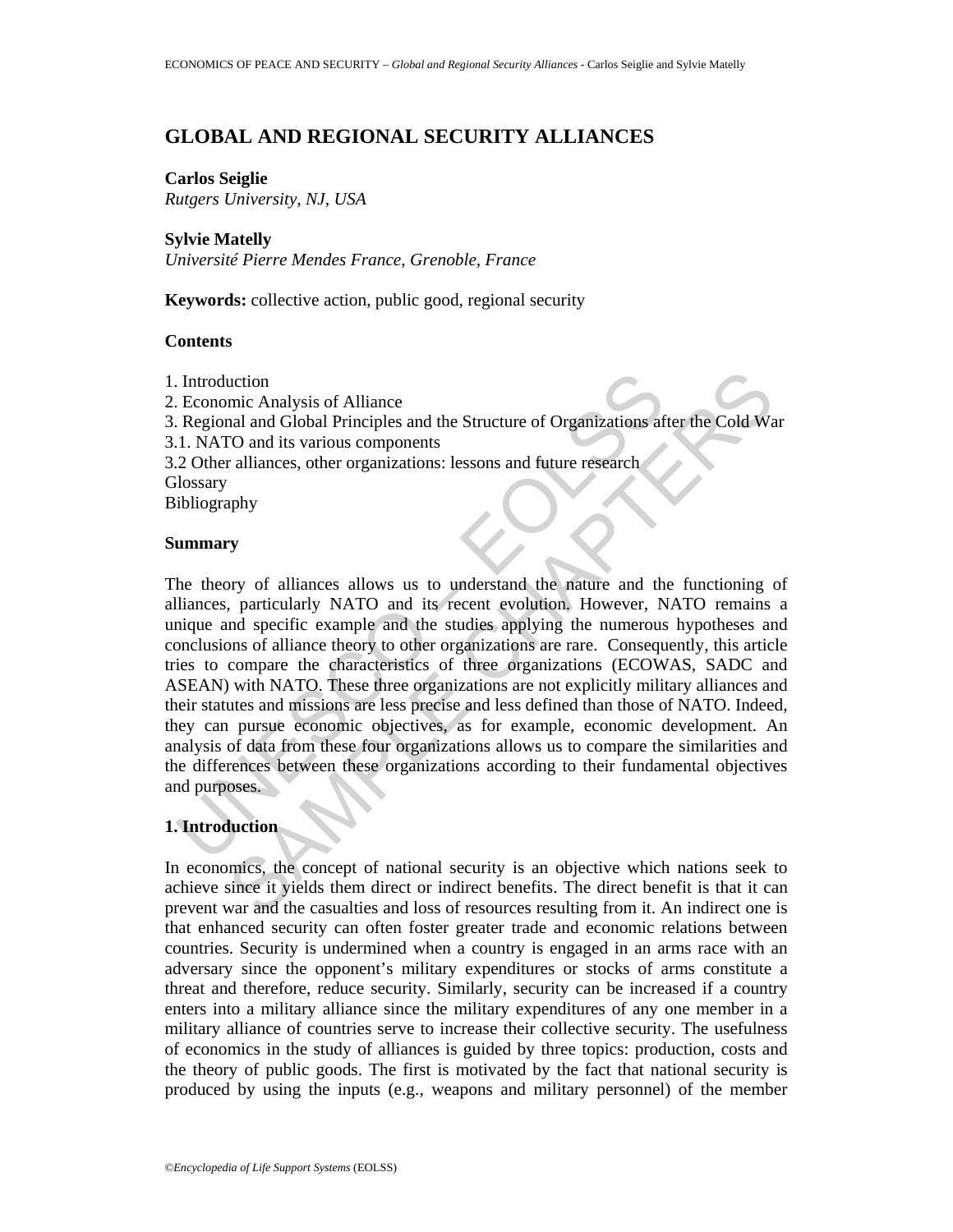nations. Since resources are required in its production, then the sharing of the costs between allies will have an important impact on the optimal provision of security. This has been a key issue for economists since Olson and Zeckhauser's seminal paper in 1966. Finally, if defense or deterrence is a public good, then several hypotheses about the organizational structure of alliances, whether evolving or already in existence, can be derived. Most of the literature on alliances has generally concentrated on NATO and therefore most of the other alliances still remain little studied. In this chapter, we intend to compare the structure and the level of commitment of member countries of other alliances as well, in the hope of suggesting new topics for future research.

### **2. Economic Analysis of Alliance**

In military alliance can be defined as a cooperation of nations to ensumentiaties only if the global protection provided by the alliance for an instituted only if the global protection provide by the alliance of an institu ry alliance can be defined as a cooperation of nations to ensure the seeurity or<br>sumbers from aggressions from other countries. Thus, joining an alliance<br>only if the global protection provided by the alliance for, an indiv A military alliance can be defined as a cooperation of nations to ensure the security of all its members from aggressions from other countries. Thus, joining an alliance is justified only if the global protection provided by the alliance for an individual member nation is greater than what the individual member can provide for itself. The output from an alliance of states can be viewed as a pure public good. The consumption of such a commodity is defined by Lindahl as possessing three characteristics: it is indivisible, non-rivalrous and non-excludible. Non-rivalry is possessed by a good when one person's consumption or use of it does not prevent anyone else from consuming it as well. Non-excludability refers to when it is prohibitively expensive to exclude someone who is not willing to pay for the commodity from consuming or using it. In contrast, a private good is totally rival and exclusive, and when it is consumed by an individual (or a state in the case of international organizations), it becomes unavailable for other's consumption. International security and global peace can be examples of pure public goods: when they exist, peace and security benefit all nations in an identical manner whatever the number of nations. On the contrary, a bodyguard is an example of a private good given that its services are private and largely exclusive. Finally, other goods give rival advantages but without really allowing the exclusion of someone from using them. These can be described as pure collective goods; the electromagnetic spectrum is an example.

Since it is costly to produce security, it is important to understand how these costs should be optimally allocated amongst member nations. If defense is a purely public good, then its optimal provision requires that it be produced up to the point where the sum of the marginal valuation of each member of the alliance for defense is equal to the cost of producing it. The optimal sharing of costs requires that each nation's contribution be equal to its valuation. Nevertheless, Olson and Zeckhauser noted that in the case of NATO, the US and some of the other richer members incurred a disproportionate burden of the cost of the common defense, whereas other states did not even pay their contributions. More specifically, there existed a positive relationship between income or GNP and the burden of defense as measured by the share of defense in GNP. At the same time, they highlighted the fact that alliances have a tendency to under-provide defense, from a Pareto-optimal standard. Finally, they noted that the number of members in the alliance and the composition of the membership are affected by the public goods nature of defense.

As a result of these observations, economists have explored the implications of relaxing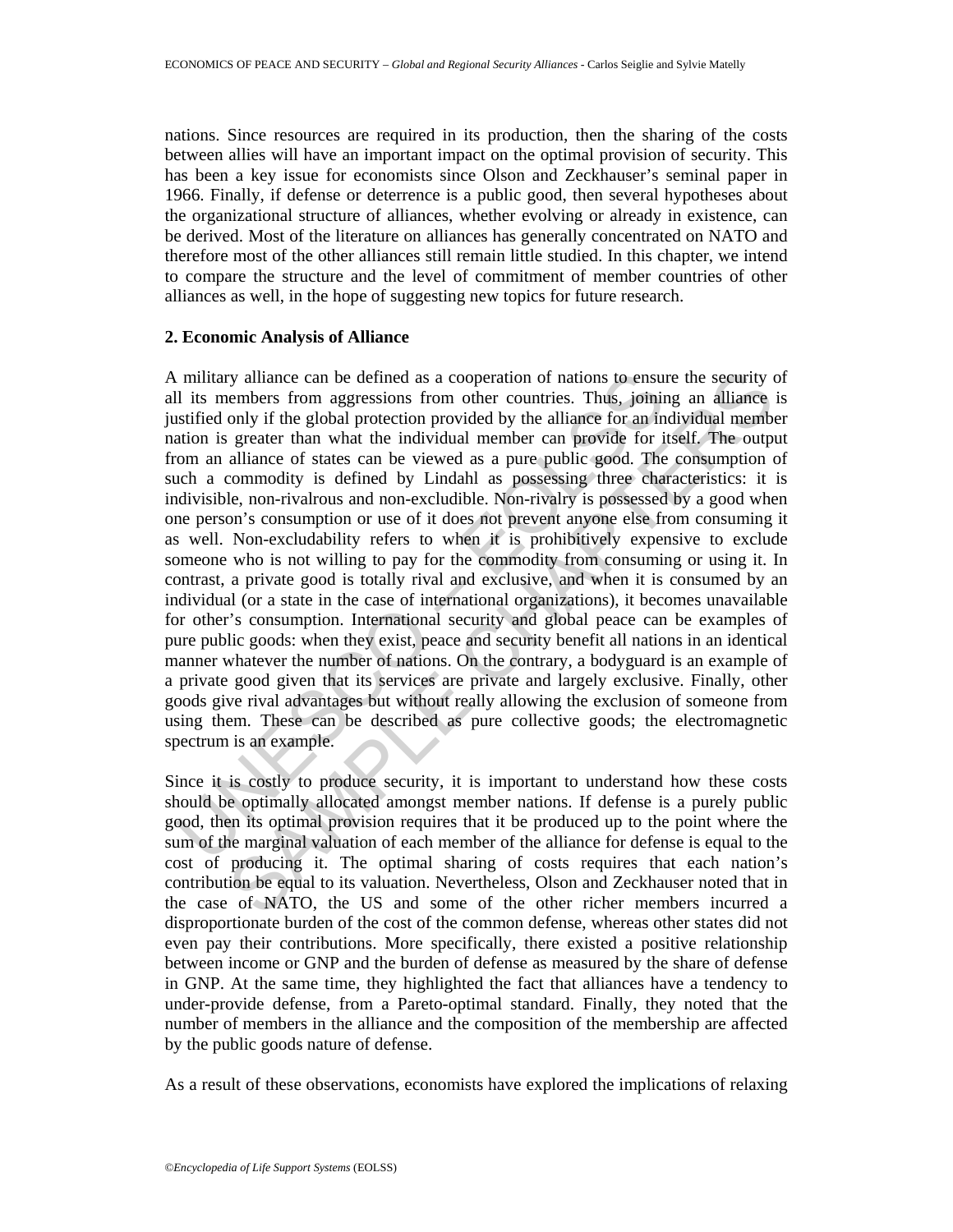some of the assumptions of the Olson-Zeckhauser model to account for other empirical regularities, in particular of the NATO alliance. First, the nature of the output of alliances can modify the choices of states. In 1967, Van Ypersele de Strihou was the first economist to emphasize the possibility for some countries to realize private benefits from an alliance. When an alliance's military forces intervene to protect the specific interests of some country, these operations do not allow any gain or surplus for the other member countries (the case of NATO sending troops to Angola to preserve the political influence of Portugal is an example). Subsequently, the possibility of obtaining private benefits can justify the observed asymmetries in the share of alliance costs.

at procures collective and private outputs. Thus, the various activitian be classified as either defensive (which is a pure public good), comet the allier of the alliance) where this depends on the threats each complete ob ures collective and private outputs. Thus, the various activities of an alliance lassified as either defensive (which is a pure public good), or protection (this at the distinguity of the alliance) where this depends on th Sandler uses this observation to define the concept of a joint product in the production of security. A joint product is a good which is neither collective nor private, but one that procures collective and private outputs. Thus, the various activities of an alliance can be classified as either defensive (which is a pure public good), or protection (the private output of the alliance) where this depends on the threats each country perceives. The nature of these activities is determined by their universality, their credibility, the flow of information and the required defense capability. Similarly, the constitution of a collective defense is defined as a purely strategic action: it constitutes a threat of reprisals that has to generate a believable dissuasion to the common rival, even to the point of threatening the civilian population (counter value) to increase its credibility. In contrast, protection has an exclusively defensive objective, defined more by actions than by threats. In many studies, the benefits of alliances are a combination of these two outputs (defense and protection) whose shares vary for each country and through time, depending upon the nature of the alliance or the objectives or needs of member countries.

Another possible explanation for the disparity in the provision of defense within an alliance derives from the fact that an increase in military expenditures can allow a larger country to realize more economies of scale and therefore to reach a superior capacity than a smaller or less important one. This would help to explain the observed greater contribution of the wealthier countries in NATO. In 1972, Borchering and Deacon provided an argument why this fact is not contradictory with the pure public good assumption. The reason is that the marginal cost of defense may be a decreasing function of total national population. This leads to the cost in terms of taxes being higher for a less populated country to obtain an incremental unit of defense than for a more populated one. Consequently, the price elasticity of demand for defense is greater in small countries and subsequently leads to an increase in the substitution between military expenditures and other public expenditures, explaining the reduced financial efforts of smaller countries in the framework of an alliance.

These two explanations seem relatively close in their logic; nevertheless, they are dependent on two different assumptions concerning the contribution of members: the economies of scale argument is evaluated by the share of military spending in GNP, whereas the elasticity of demand by per capita spending for defense. The consequences of these assumptions cannot be neutral. Since the share of military spending in GNP measures the percentage of output devoted to defense, while military expenditures per capita measure the resources each person foregoes to defend their country, the conclusions from these two measures are different. Furthermore, the size of a country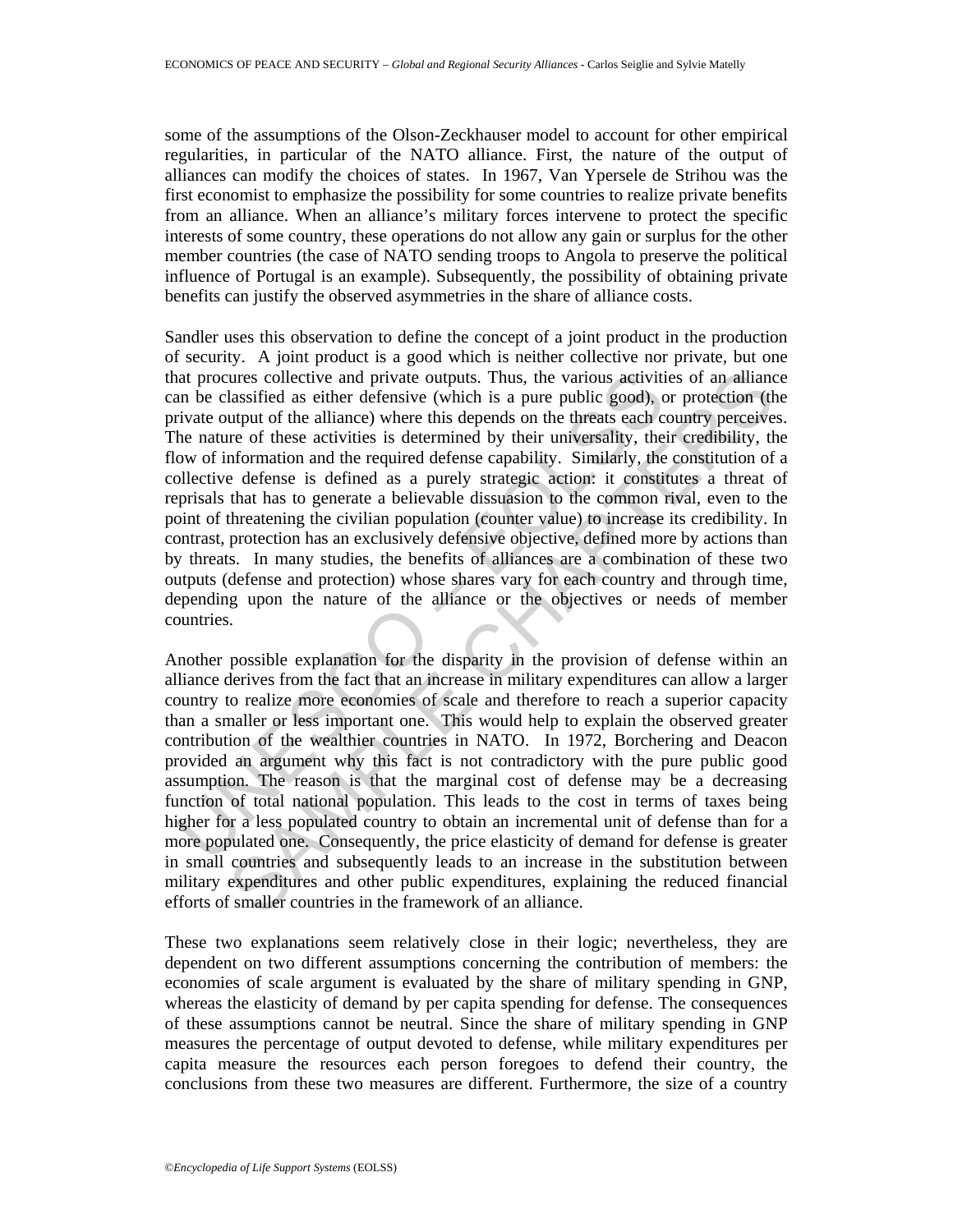can equally influence its ambitions and preferences: we can observe that the most powerful country in NATO is equally the richest and the most populated. It seems appropriate to evaluate other organizations' defense spending in light of these remarks. Although there does not exist a military alliance comparable to NATO, more countries are trying to find some arrangements or common organization to promote security. Compared to NATO, these structures often have wider objectives such as political stability, regional security or economic development. Therefore, it is instructive to briefly analyze some of these other regional alliances.

## **3. Regional and Global Principles and the Structure of Organizations after the Cold War**

Sandler presents certain useful principles concerning the functioning of alliances or more generally of international organizations. Essentially four of Sandler's principles can serve to highlight the different motivations for choosing the types of structure chosen by the regional organizations analyzed in this section. These principles are:

- It is important to form a club of nations characterized by a restricted number of members sharing the same tastes and the same objectives, instead of aiming for a larger structure, and to gradually and slowly widen the number of member states. This idea seems to describe relatively closely NATO's current strategy.
- It is essential to limit uncertainty and promote security to increase the probability of contributions by member nations and therefore to reduce the number and the extent of free riding by member states. It is well known that economic development and trade are strongly correlated with military agreements and national security, and therefore there is this additional benefit to successful alliances.
- andler presents certain useful principles concerning the functioning<br>ore generally of international organizations. Essentially four of Sar<br>an serve to highlight the different motivations for choosing the typ<br>ones move to h presents certain useful principles concerning the functioning of alliances or penerally of international organizations. Essentially four of Sander's principles et to highlight the different motivations for choosing the typ • The nation that receives the greatest benefits from its membership in the alliance is generally the one that better ensures the hegemony of collective actions. Looking at various institutions or organizations, the need for leadership often prevails. For example, the Southern African Development Community (SADC) was created in 1980 to counter the ambitions in this region of the powerful South Africa. Paradoxically, it has been critically important in integrating this regional hegemonic country.
	- Finally, a clear identification of specific or global benefits (local or regional) permits a better understanding of the alliance, its structure and evolution.

Using these principles and the theoretical framework we have outlined, we next briefly discuss and present data for several alliances.

> TO ACCESS ALL THE **12PAGES** OF THIS CHAPTER, Vis[it: http://www.eolss.net/Eolss-sampleAllChapter.aspx](https://www.eolss.net/ebooklib/sc_cart.aspx?File=E6-28A-04-03)

- - -